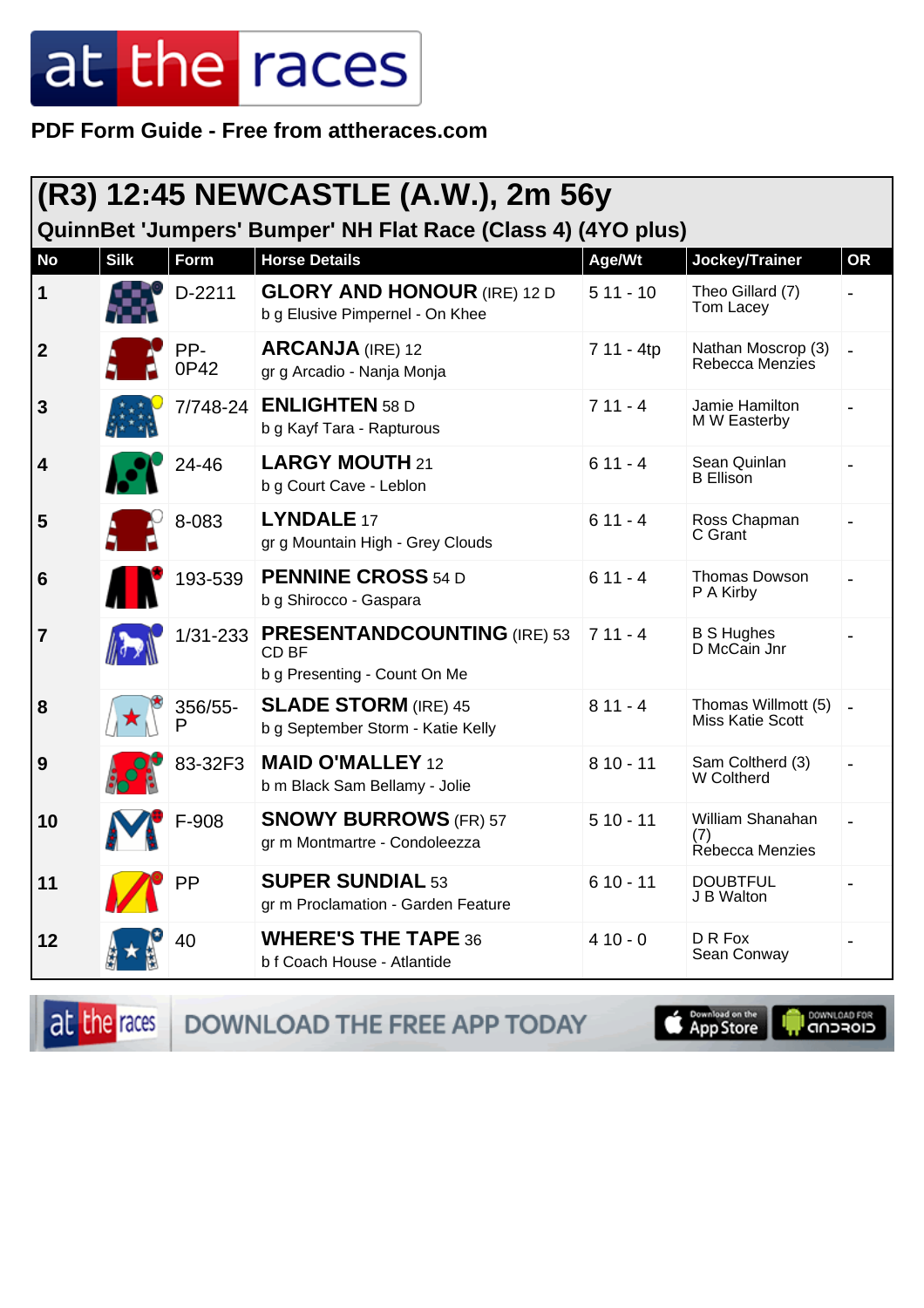**PDF Form Guide - Free from attheraces.com**

### **(R1) 13:05 CHEPSTOW, 2m 11y**

#### **Providers Of Man Power Silvershine Novices' Hurdle (GBB Race) (Class 4) (4YO**

| plus)           |             |                                                                                                                                                                                                                                                                                                                     |                                                                        |             |                                         |           |
|-----------------|-------------|---------------------------------------------------------------------------------------------------------------------------------------------------------------------------------------------------------------------------------------------------------------------------------------------------------------------|------------------------------------------------------------------------|-------------|-----------------------------------------|-----------|
| <b>No</b>       | <b>Silk</b> | <b>Form</b>                                                                                                                                                                                                                                                                                                         | <b>Horse Details</b>                                                   | Age/Wt      | Jockey/Trainer                          | <b>OR</b> |
| $\mathbf 1$     |             | $7 - 14$                                                                                                                                                                                                                                                                                                            | <b>REAL STONE 54</b><br>b g Arvico - Stoney Path                       | $611 - 11t$ | Harry Skelton<br>D Skelton              | 130       |
| $\overline{2}$  |             | $F-13$                                                                                                                                                                                                                                                                                                              | <b>BUMPY JOHNSON</b> (IRE) 56<br>ch g Imperial Monarch - Country Flora | $511 - 4$   | David Noonan<br>D Pipe                  |           |
| $\mathbf{3}$    |             | 83-28                                                                                                                                                                                                                                                                                                               | <b>CONCEAL (IRE) 41</b><br>ch g Stowaway - Babyshan                    | $611 - 4$   | Luca Morgan (7)<br>Ben Pauling          |           |
| 4               |             | P <sub>57</sub>                                                                                                                                                                                                                                                                                                     | <b>GETAWAY CORY</b> (IRE) 36<br>br g Getaway - Annaru                  | $611 - 4$   | M G Nolan<br>Kayley Woollacott          |           |
| 5               |             | 13/69-25                                                                                                                                                                                                                                                                                                            | <b>GRUMPY CHARLEY 22 D</b><br>gr g Shirocco - Whisky Rose              | $611 - 4$   | Bryan Carver (3)<br>Chris Honour        |           |
| $6\phantom{1}6$ |             | $25/P-8$                                                                                                                                                                                                                                                                                                            | <b>IMPERIAL ESPRIT (IRE) 11</b><br>b g Scorpion - Shesourpresent       | $711 - 4$   | S Bowen<br>Harry Fry                    |           |
| $\overline{7}$  |             | 385/                                                                                                                                                                                                                                                                                                                | JUST GOT TO GET ON 661<br>ch g Malinas - Just Cliquot                  | $711 - 4$   | David England<br>Oliver Greenall        |           |
| 8               |             | $\boldsymbol{0}$                                                                                                                                                                                                                                                                                                    | <b>LUSITANIEN (FR) 79</b><br>b g Muhtathir - Easter Rose               | $511 - 4h1$ | Adam Wedge<br>Evan Williams             |           |
| 9               |             | 08                                                                                                                                                                                                                                                                                                                  | <b>MASTER GREY</b> (IRE) 41 CD<br>gr g Mastercraftsman - Market Day    | $611 - 4$   | Charlie Price (5)<br><b>B R Millman</b> |           |
| 10              |             |                                                                                                                                                                                                                                                                                                                     | <b>PADDY'S RETURN (IRE) 11</b><br>b g Ocovango - Witneses Daughter     | $511 - 4$   | James Bowen<br>P Bowen                  |           |
| 11              |             |                                                                                                                                                                                                                                                                                                                     | <b>RESTLESS BRIAN</b><br>b g Brian Boru - Restless Native              | $711 - 4$   | $C$ Brace $(3)$<br>Richard Hawker       |           |
| 12              |             | $\frac{1}{2}$ $\frac{1}{2}$ $\frac{1}{2}$ $\frac{1}{2}$ $\frac{1}{2}$ $\frac{1}{2}$ $\frac{1}{2}$ $\frac{1}{2}$ $\frac{1}{2}$ $\frac{1}{2}$ $\frac{1}{2}$ $\frac{1}{2}$ $\frac{1}{2}$ $\frac{1}{2}$ $\frac{1}{2}$ $\frac{1}{2}$ $\frac{1}{2}$ $\frac{1}{2}$ $\frac{1}{2}$ $\frac{1}{2}$ $\frac{1}{2}$ $\frac{1}{2}$ | <b>SEMPIONE PARK (IRE) 32</b><br>b g Milan - Cashalass                 | $611 - 4$   | T J O'Brien<br><b>Robert Stephens</b>   |           |
| 13              |             | U7/P09-<br>U                                                                                                                                                                                                                                                                                                        | <b>TREACYS JIM (IRE) 34</b><br>b g Milan - Bridge Hotel Lilly          | $711 - 4h$  | Kevin Jones (3)<br>J D Frost            |           |
| 14              |             | 86                                                                                                                                                                                                                                                                                                                  | <b>MASTERDREAM</b> (FR) 21<br>b g Sea The Stars - Santa Christiana     | $410 - 7$   | Alan Johns<br>Tim Vaughan               |           |

at the races DOWNLOAD THE FREE APP TODAY

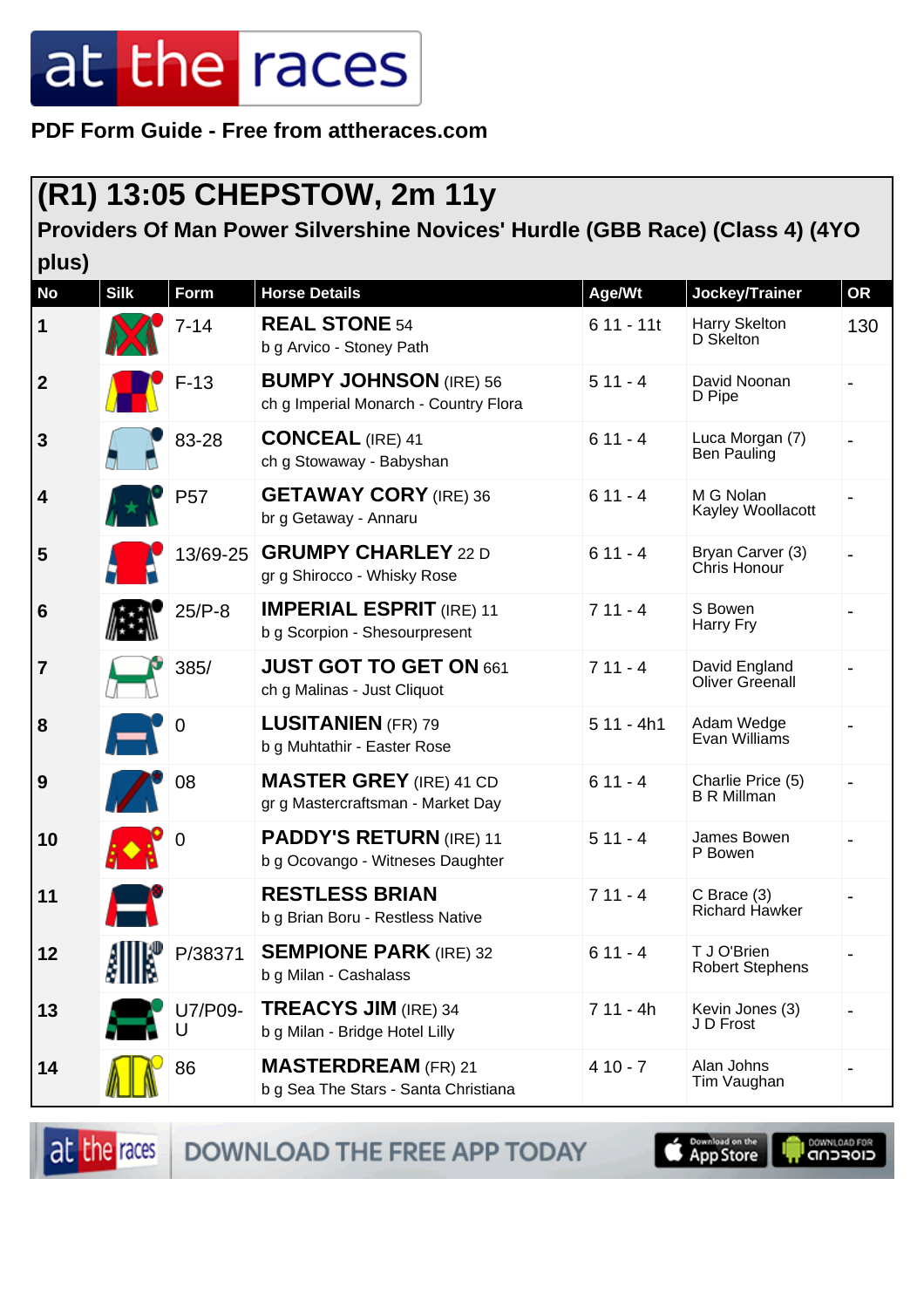**PDF Form Guide - Free from attheraces.com**

| (R3) 14:10 CHEPSTOW, 2m 3f 100y<br>Thanks To Dai Matthews Maiden Hurdle (GBB Race) (Class 4) (4YO plus) |             |                |                                                                   |                  |                                      |           |
|---------------------------------------------------------------------------------------------------------|-------------|----------------|-------------------------------------------------------------------|------------------|--------------------------------------|-----------|
| <b>No</b>                                                                                               | <b>Silk</b> | Form           | <b>Horse Details</b>                                              | Age/Wt           | Jockey/Trainer                       | <b>OR</b> |
| $\mathbf 1$                                                                                             |             | 6              | <b>BARRICANE 29</b><br>b g Kayf Tara - Alina Rheinberg            | $611 - 5$        | David England<br>Olly Murphy         |           |
| $\boldsymbol{2}$                                                                                        |             | $PP/4-U0$      | <b>BIGBILLRIGLEY</b> (IRE) 11<br>b g Jammaal - Carrig Bluebell    | $711 - 5$        | Fergus Gregory (3)<br>A Phillips     |           |
| 3                                                                                                       |             | 25222          | <b>CHAMPAGNE RHYTHM (IRE) 11 BF</b><br>b g Oscar - Before         | $611 - 5$        | Isabel Williams (5)<br>Evan Williams | 125       |
| 4                                                                                                       |             | $3/2F2-$<br>45 | <b>ELMDALE</b> (FR) 60<br>gr g Martaline - Victoire Jaguine       | $711 - 5$        | J Nailor (5)<br>N A Twiston-Davies   |           |
| 5                                                                                                       |             | 332/05-        | <b>ENORMOUSE 369</b><br>b g Crosspeace - Mousiemay                | $811 - 5$        | Ben Godfrey (5)<br>Kayley Woollacott |           |
| 6                                                                                                       |             | 4322-36        | FIRAK $(FR)$ 83<br>b g Fuisse - Nosika D'airy                     | $611 - 5t$       | Harry Skelton<br>D Skelton           | 123       |
| $\overline{\mathbf{7}}$                                                                                 |             | 5/7P           | GATS AND CO 22<br>b g Dr Massini - Vineuil                        | $611 - 5$        | Liam Harrison (7)<br>D Brace         |           |
| 8                                                                                                       |             | P8P/P-<br>44   | <b>JOHNNY B (IRE) 38</b><br>b g Famous Name - Zoudie              | $711 - 5$        | Page Fuller<br>C J Down              |           |
| 9                                                                                                       |             | 80             | <b>LUCKYJOHNHOBBS (IRE) 74</b><br>b g Milan - Hazlewood           | $511 - 5p1$      | Charlie Price (5)<br>Ella Pickard    |           |
| 10                                                                                                      |             |                | 3R51/U4   MORPET 45<br>b g Morpeth - Kathies Pet                  | $1211 - 5$       | M G Nolan<br>C J Gray                |           |
| 11                                                                                                      |             | $6 - 54$       | <b>MY LAST OSCAR (IRE) 34</b><br>b g Oscar - Power Again          | $611 - 5h$       | Alan Johns<br><b>Miss Martin</b>     |           |
| 12                                                                                                      |             | $1 - 3$        | <b>RED LION LAD (IRE) 34 BF</b><br>b g Flemensfirth - Hotline     | $511 - 5$        | David Noonan<br>D Pipe               |           |
| 13                                                                                                      |             | 118/56         | TIME TO MOVE ON (IRE) 43 BF<br>ch g Flemensfirth - Kapricia Speed | $811 -$<br>5h1t1 | $C$ Brace $(3)$<br>F O'Brien         |           |
| 14                                                                                                      |             |                | UF39P/6   ASKRUMOR (IRE) 311<br>b m Ask - Star Of Hope            | $810 - 12v1$     | Bryan Carver (3)<br>Miss J Plessis   |           |
| 15                                                                                                      |             | $0-0$          | <b>SAKANDI 84</b><br>b m Frozen Fire - River Reine                | $610 - 12$       | Sean Houlihan (3)<br>R H Buckler     |           |
| 16                                                                                                      |             | 5              | <b>WINGED DREAM 6</b><br>b m Winged Love - Deploys Dream          | $710 - 12$       | James Bowen<br>P Bowen               |           |

at the races DOWNLOAD THE FREE APP TODAY

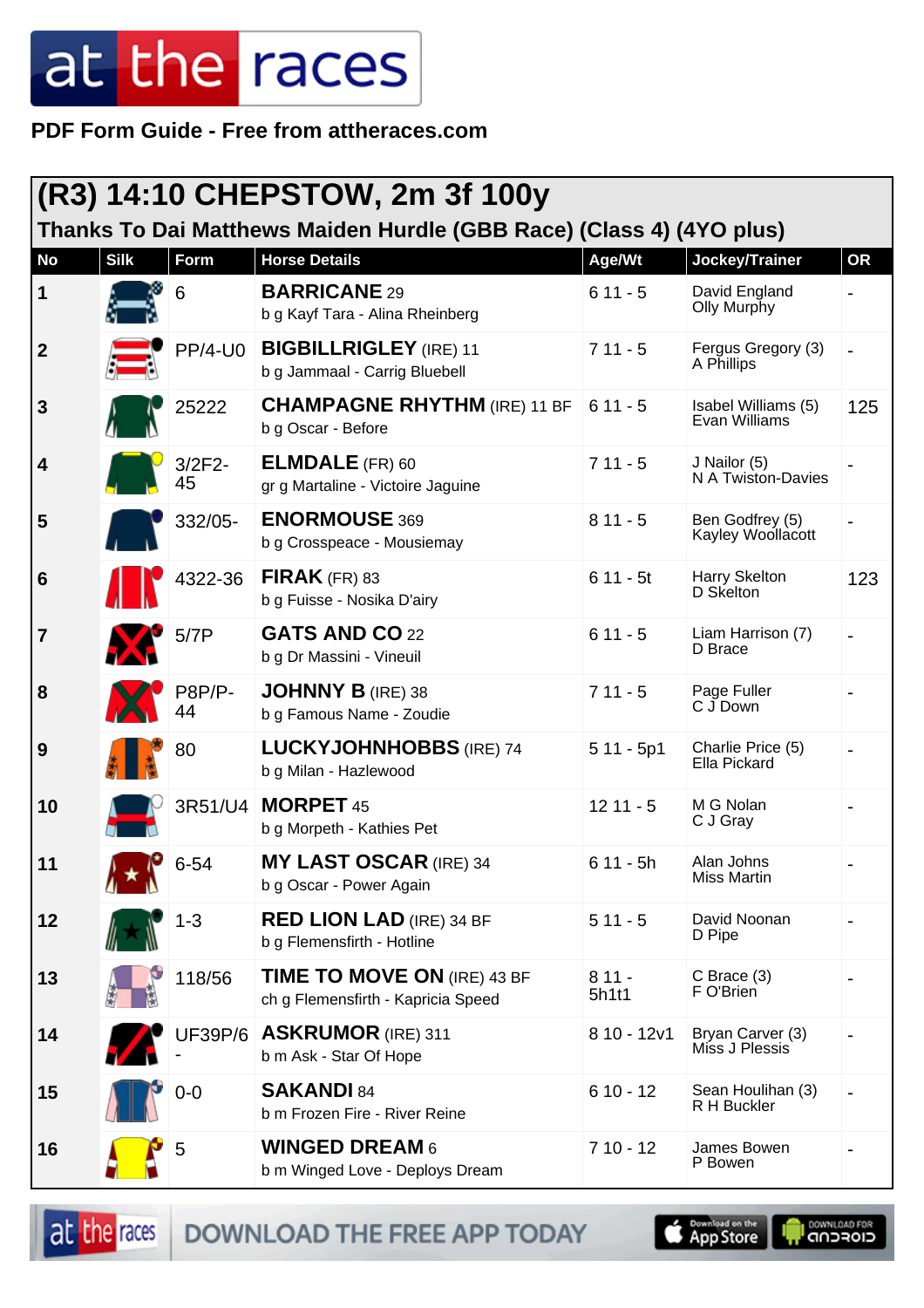**PDF Form Guide - Free from attheraces.com**

|                                                            | (R4) 14:40 CHEPSTOW, 2m 3f 100y |         |                                                                       |             |                                |           |  |  |
|------------------------------------------------------------|---------------------------------|---------|-----------------------------------------------------------------------|-------------|--------------------------------|-----------|--|--|
| Thanks To Craig Jones Handicap Hurdle (Class 3) (4YO plus) |                                 |         |                                                                       |             |                                |           |  |  |
| <b>No</b>                                                  | <b>Silk</b>                     | Form    | <b>Horse Details</b>                                                  | Age/Wt      | Jockey/Trainer                 | <b>OR</b> |  |  |
|                                                            |                                 |         | 75-215P   WEST TO THE BRIDGE (IRE) 32<br>b g Flemensfirth - Godlylady | $811 - 12h$ | Harry Skelton<br>D Skelton     | 139       |  |  |
| 2                                                          |                                 |         | 42/121-3 GLOBAL FAME (IRE) 80 BF<br>b g Fame And Glory - Kinard True  | $711 - 11$  | $C$ Brace $(3)$<br>F O'Brien   | 128       |  |  |
| 3                                                          |                                 | 20-3224 | <b>FIRST LORD DE CUET (FR) 33</b><br>gr g Lord Du Sud - Alyce         | 7 11 - 0b1t | Fergus Gillard (5)<br>D Pipe   | 127       |  |  |
| 4                                                          |                                 |         | 201P-93 CASWELL BAY 63 CD<br>b g Fame And Glory - Lauderdale          | $610 - 10$  | Adam Wedge<br>Evan Williams    | 123       |  |  |
| 5                                                          |                                 | 6B136-1 | <b>NIGHTBOATTOCLYRO 40 CD</b><br>ch g Sulamani - Wychwoods Legend     | $710 - 7$   | Jack Tudor (3)<br>S Drinkwater | 120       |  |  |
| 6                                                          |                                 |         | 1251-0F STAR OF RORY (IRE) 63 BF<br>b g Born To Sea - Dame Alicia     | $710 - 6t$  | J Nailor (5)<br>J Groucott     | 119       |  |  |

at the races DOWNLOAD THE FREE APP TODAY

App Store **OWNLOAD FOR**